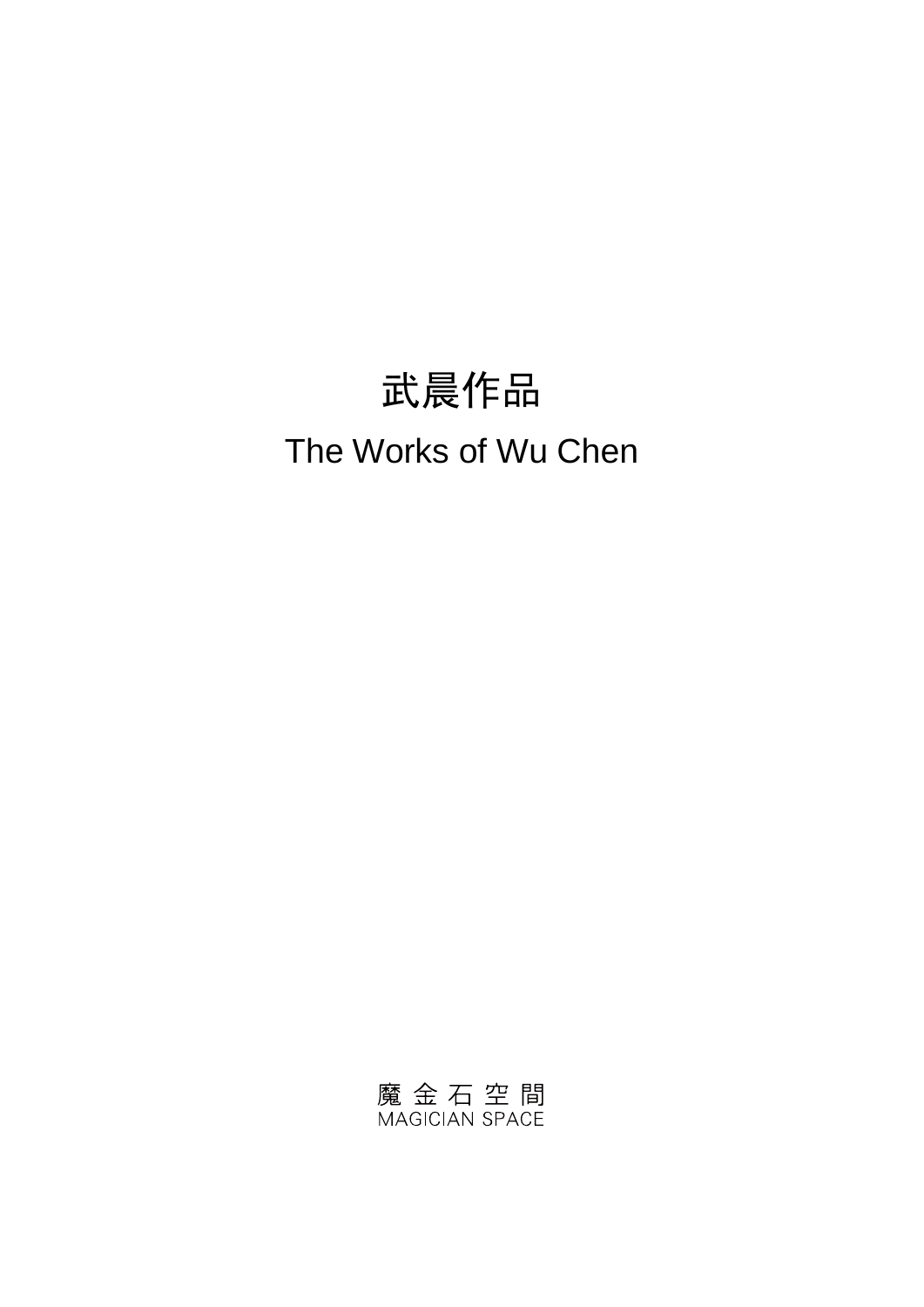魔金石空間<br>MAGICIAN SPACE



M 女士的肖像 *Portrait of Ms. M* 布面丙烯 Acrylic on canvas 200×150cm 2014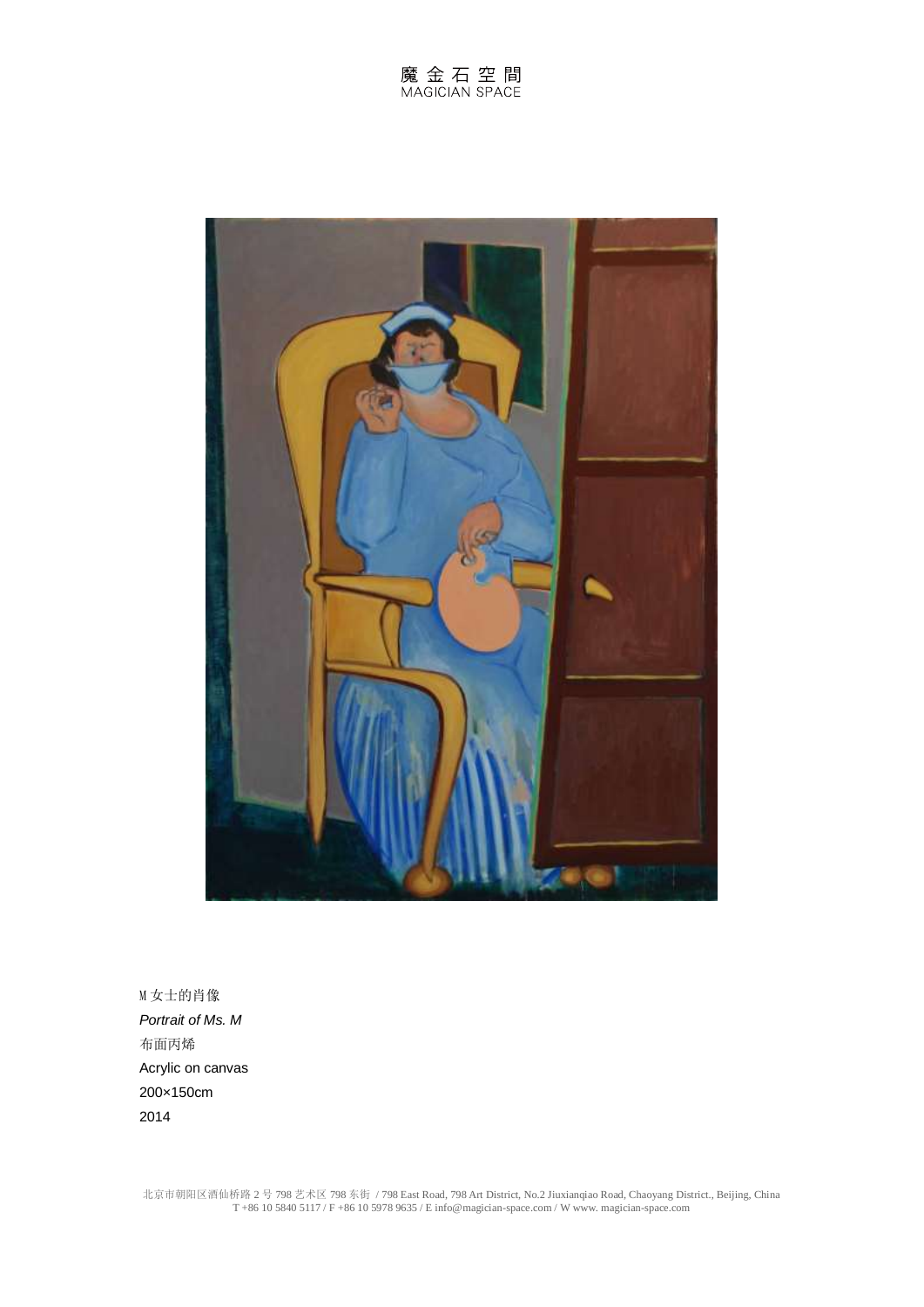魔金石空間<br>MAGICIAN SPACE



Y 与 XX 的肖像 *Portrait of Y and XX* 布面丙烯 Acrylic on canvas 200×150cm 2014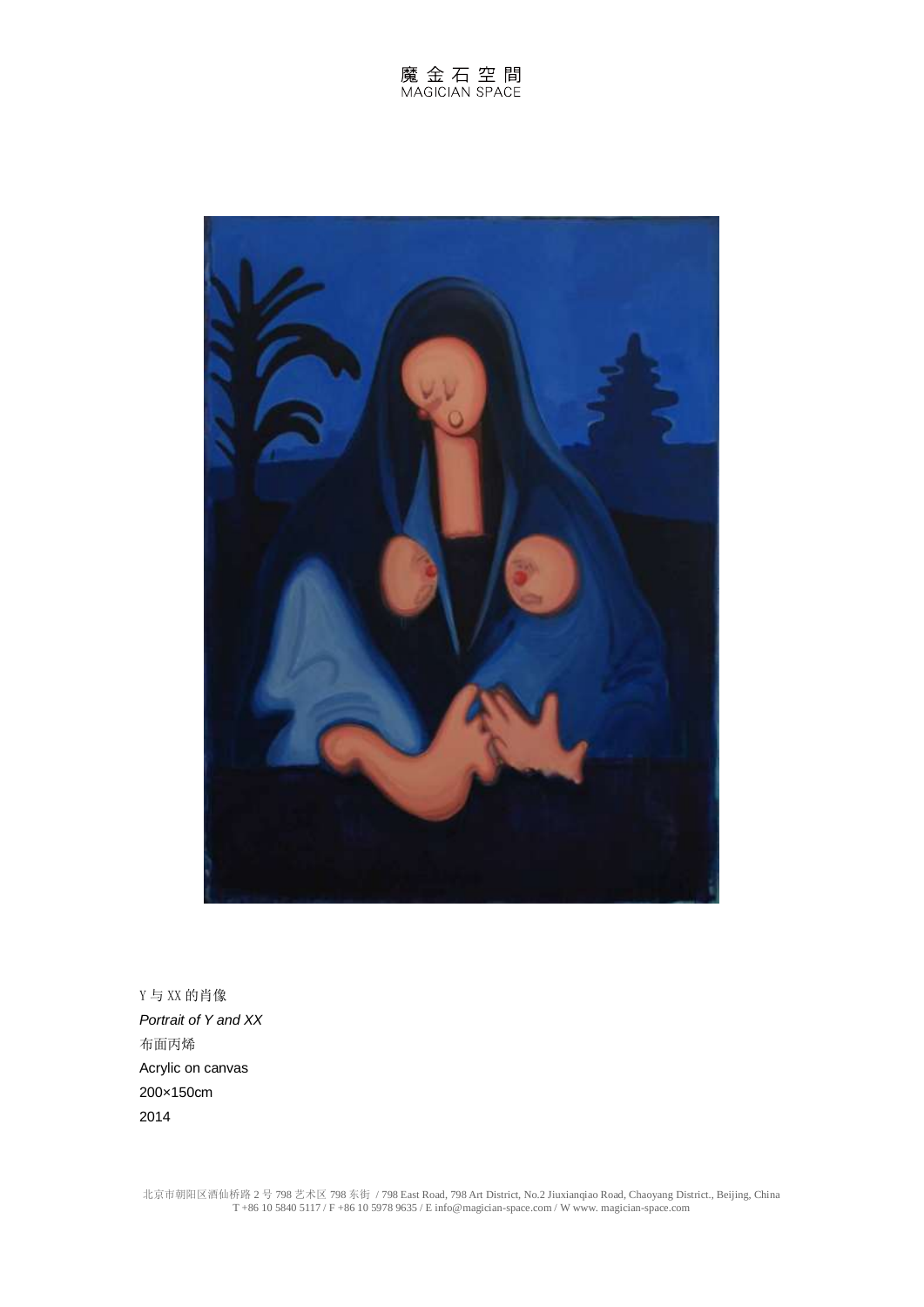魔金石空間<br>MAGICIAN SPACE



胆小 B 先生的肖像 *Portrait of Timid Mr. B* 布面丙烯 Acrylic on canvas 50×40cm 2014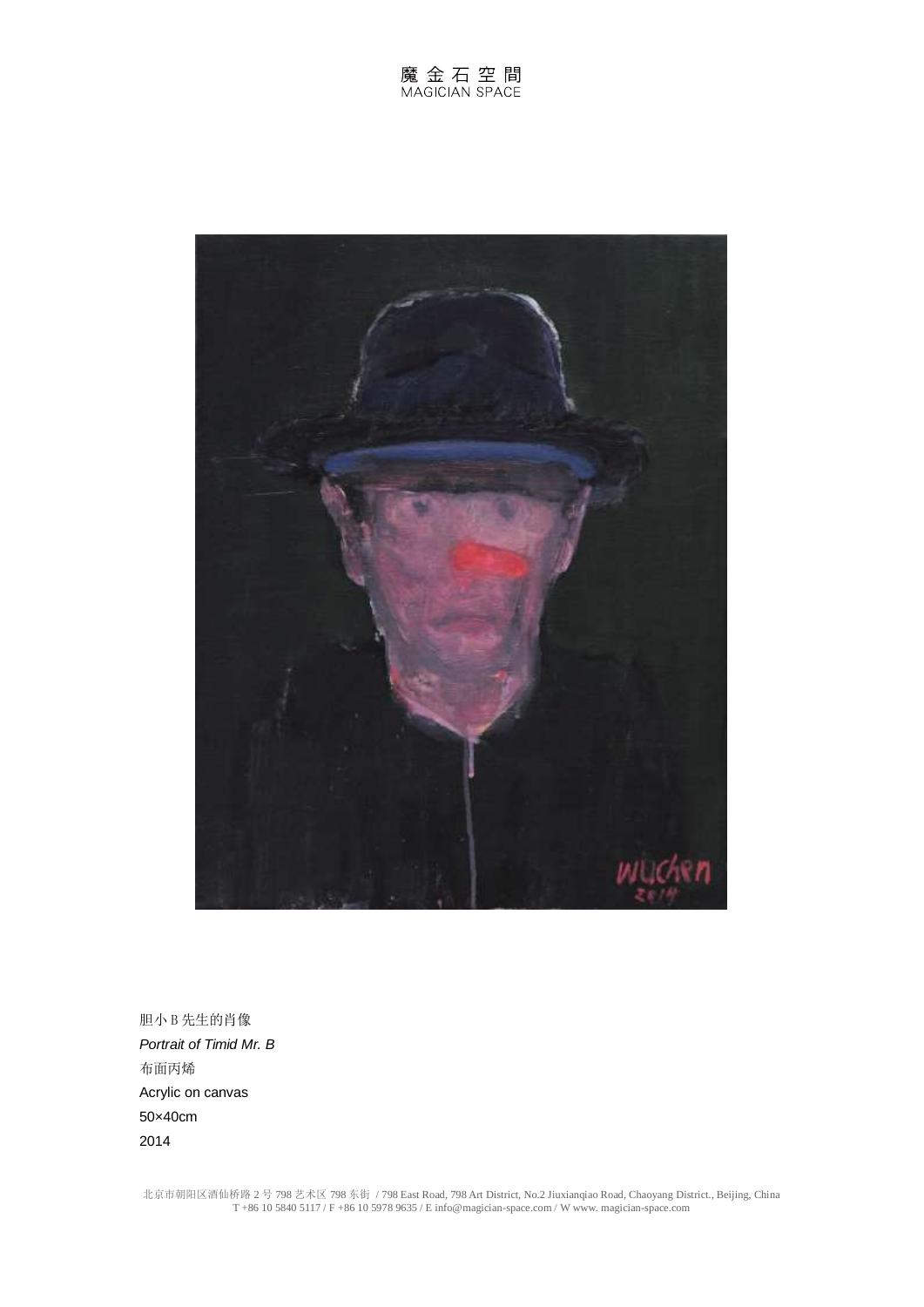魔金石空間<br>MAGICIAN SPACE



大魔术师 M 先生的肖像 *Portrait of the Great Magician Mr. M* 布面丙烯 Acrylic on canvas 50×40cm 2014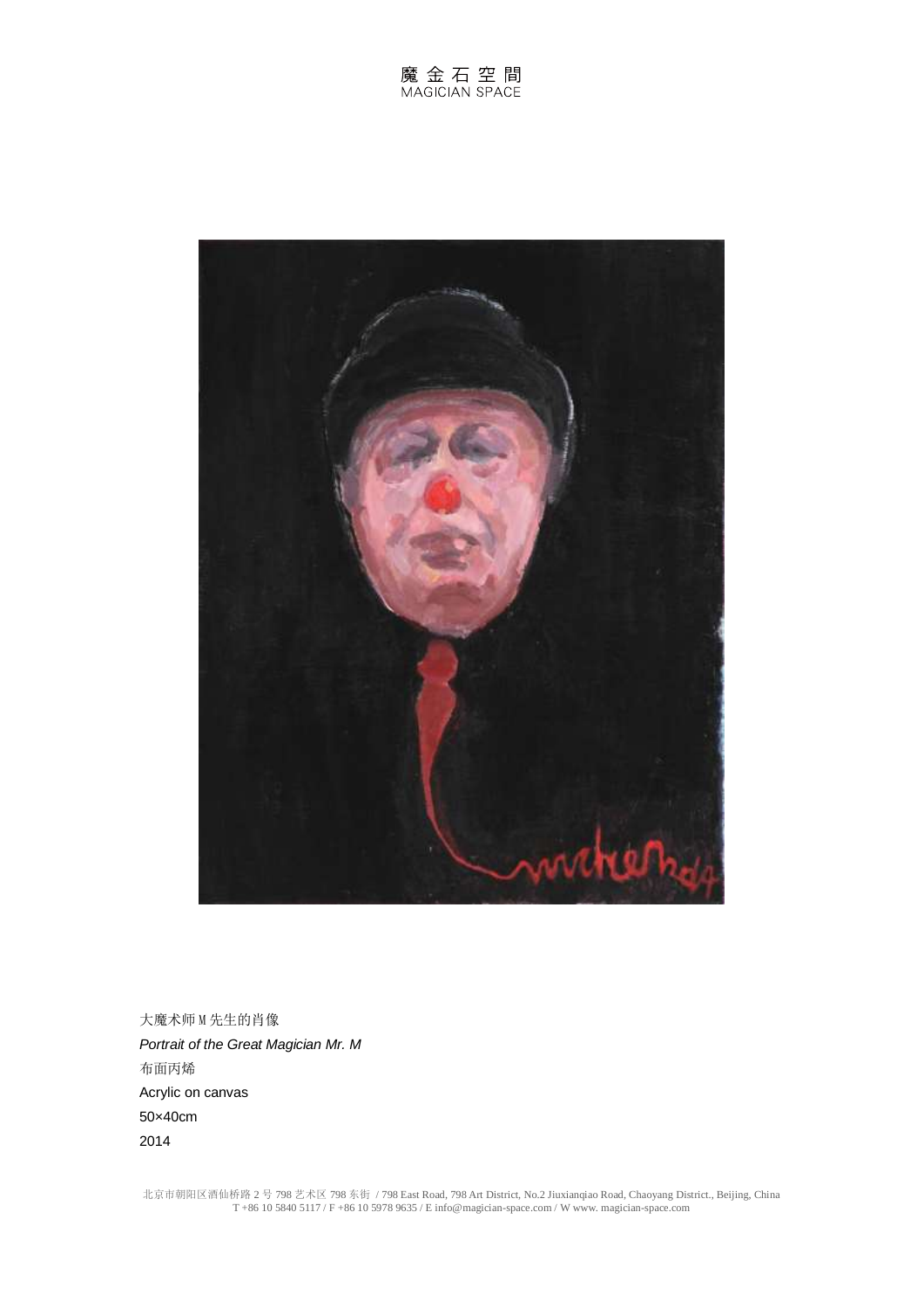魔金石空間<br>MAGICIAN SPACE



怪老头 H 先生的肖像 *Portrait of Old Codger Mr. H* 布面丙烯 Acrylic on canvas 60×50cm 2014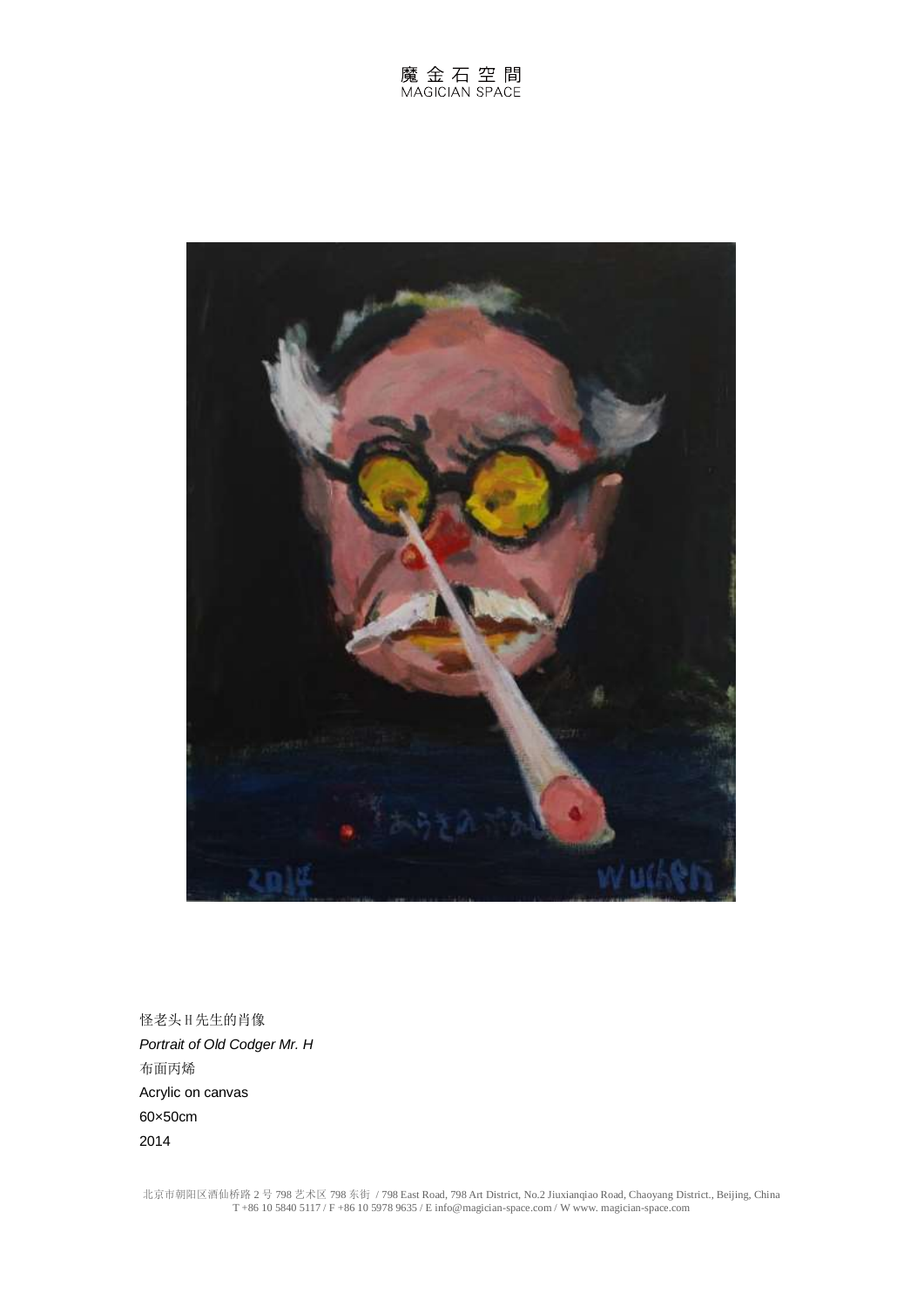魔金石空間<br>MAGICIAN SPACE



怪老头 X 先生的肖像 *Portrait of Old Codger Mr. X* 布面丙烯 Acrylic on canvas 60×50cm 2013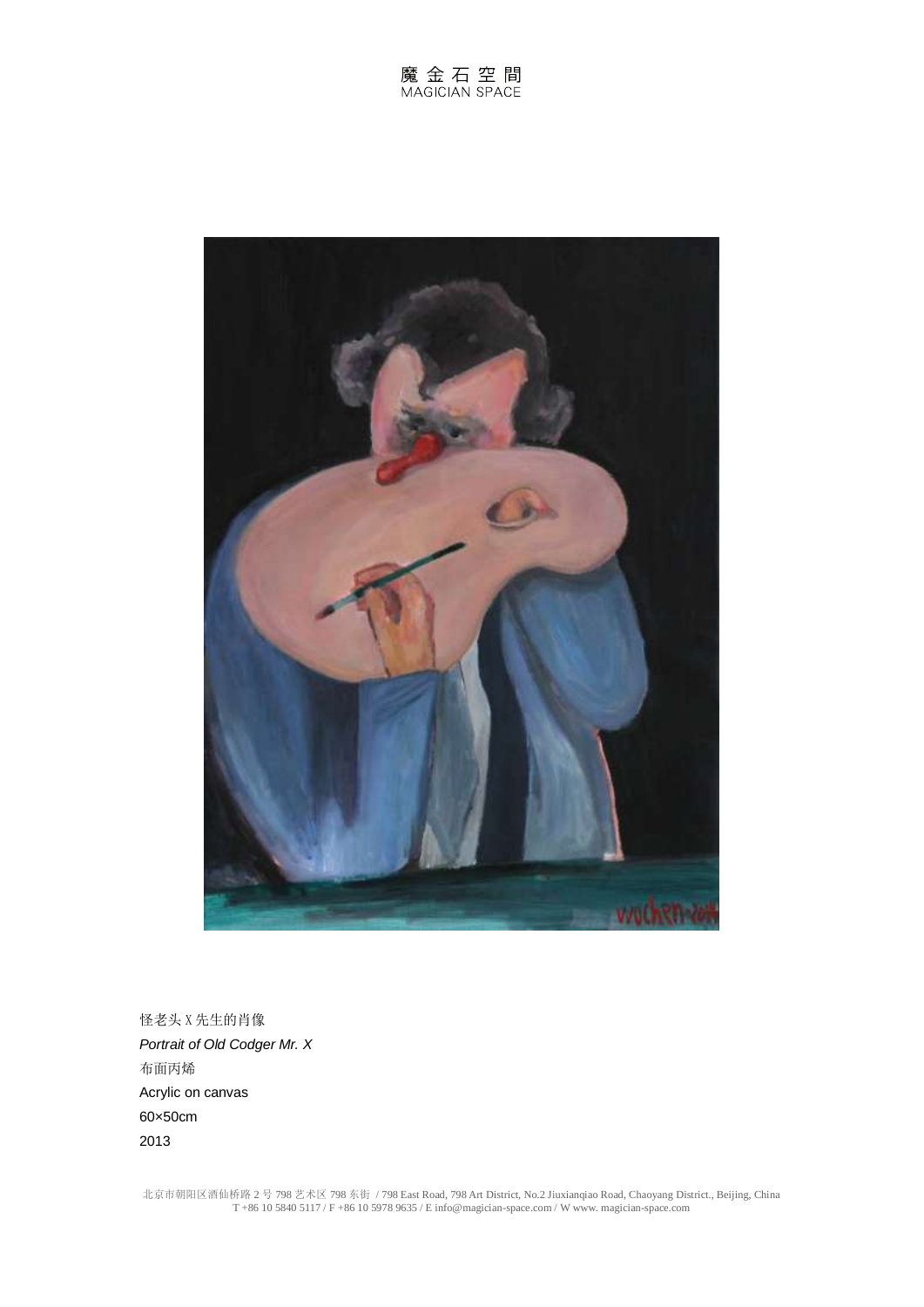魔金石空間<br>MAGICIAN SPACE



无名画家的肖像 *Portrait of Anonymous Painter* 布面丙烯 Acrylic on canvas 60×50cm 2014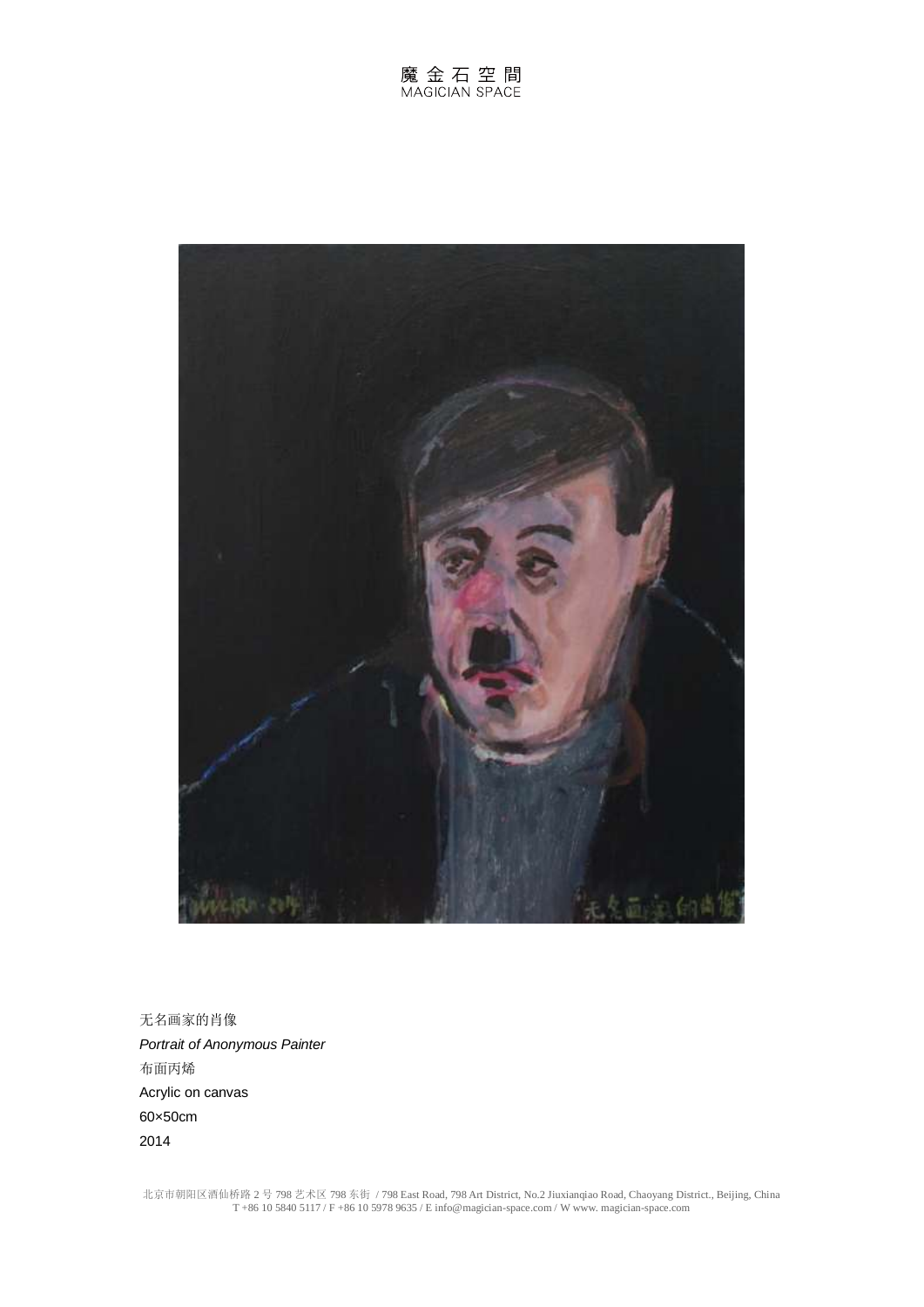魔金石空間<br>MAGICIAN SPACE



五个大写 T 的肖像 *Portrait of Five Upper T* 布面丙烯 Acrylic on canvas 200x300cm 2014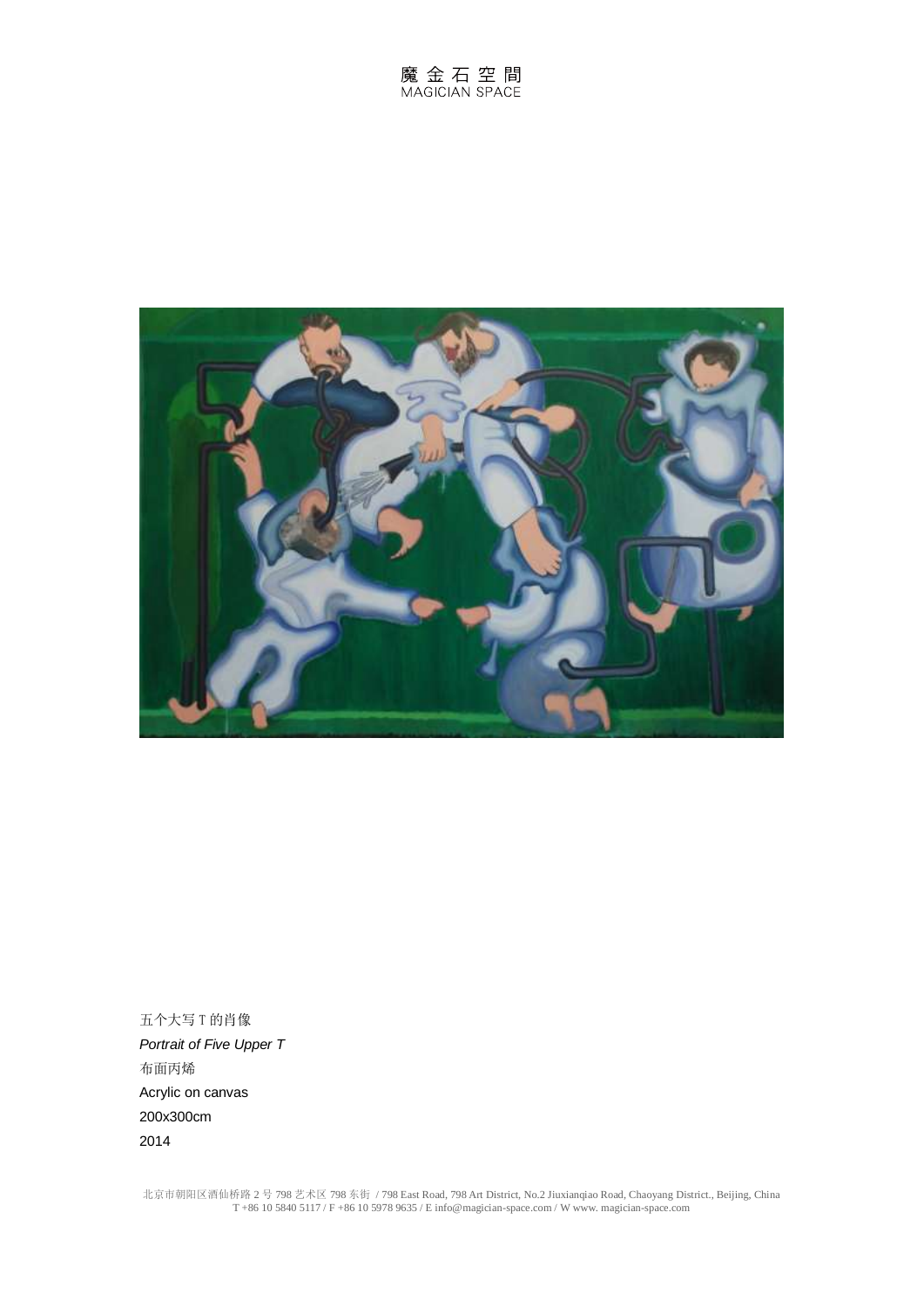魔金石空間<br>MAGICIAN SPACE



文森特 · 杜尚先生的肖像 2 *Portrait of Mr. Vincent Duchamp 2* 布面丙烯 Acrylic on canvas 200×150cm 2014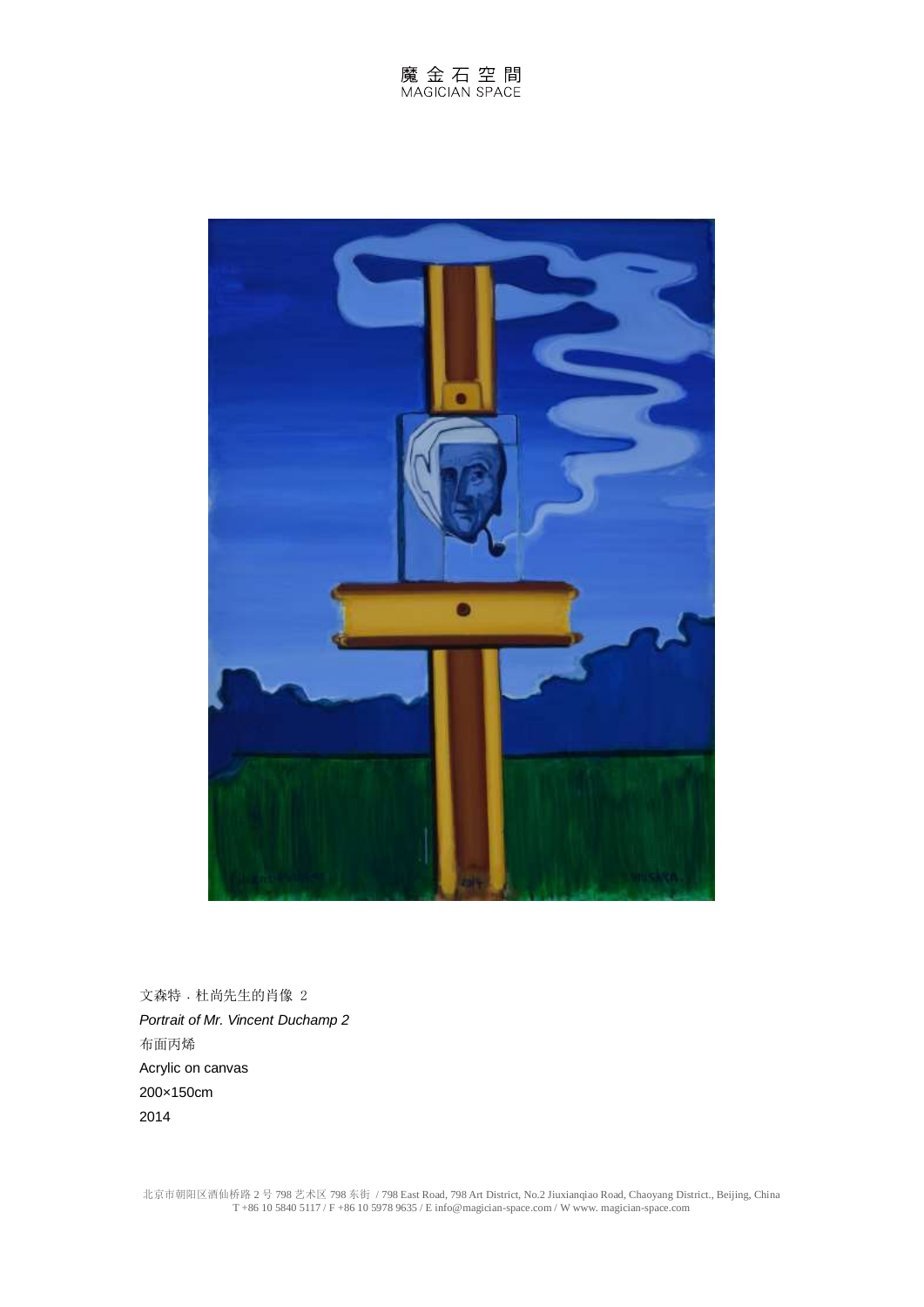魔金石空間<br>MAGICIAN SPACE



肖像画的画 *Portrait Painting* 布面丙烯 Acrylic on canvas 140x100cm 2014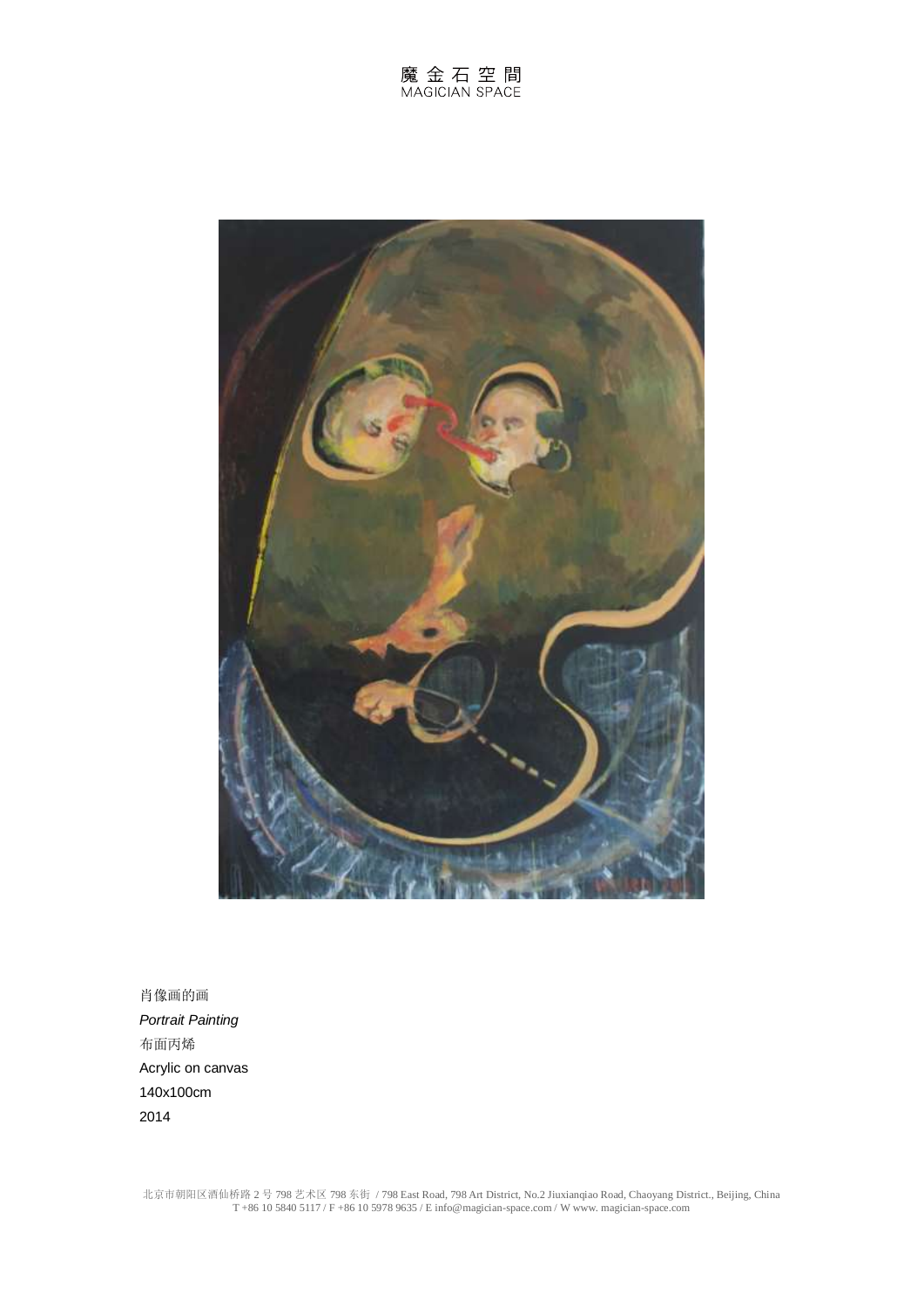魔金石空間<br>MAGICIAN SPACE



怪老头 AD 先生的肖像 *Portrait of Old Codger Mr. AD* 布面丙烯 Acrylic on canvas 50x40cm 2013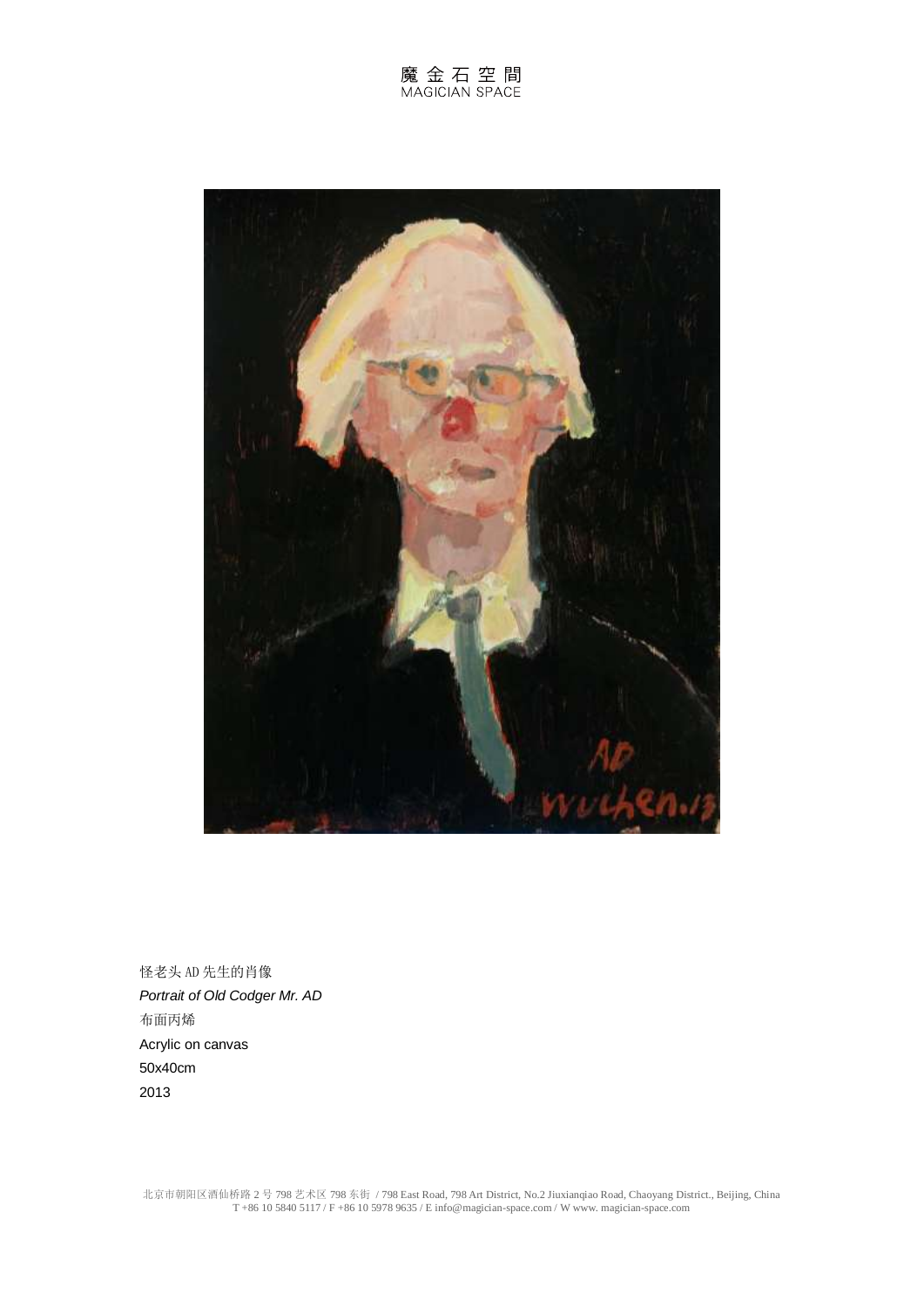魔金石空間<br>MAGICIAN SPACE



发光的怪老头 *Luminous Old Codger* 布面丙烯 Acrylic on canvas 55x55cm 2013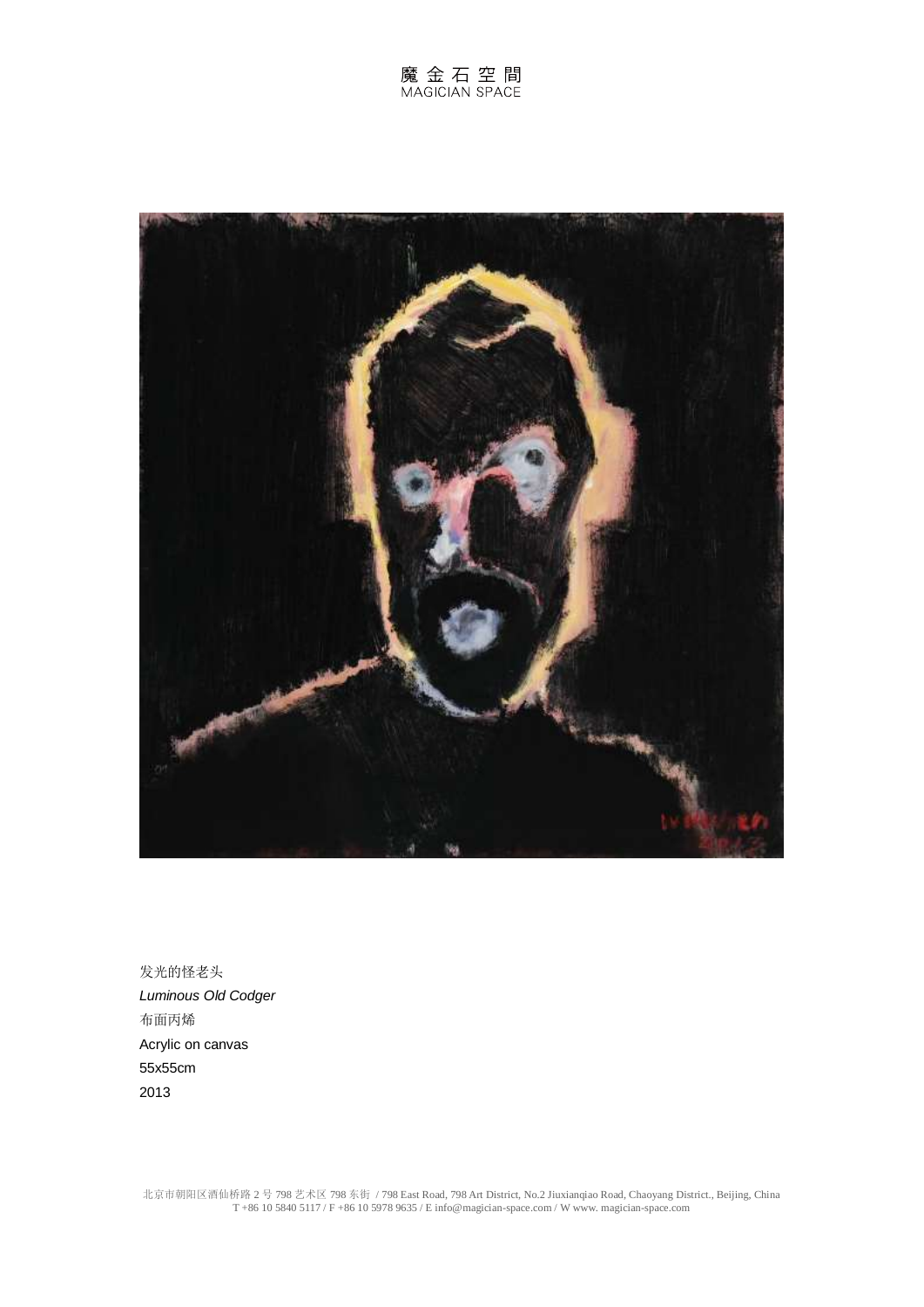魔金石空間<br>MAGICIAN SPACE



忠诚的信教徒 *Faithful Believer* 布面丙烯 Acrylic on canvas 100x80cm 2013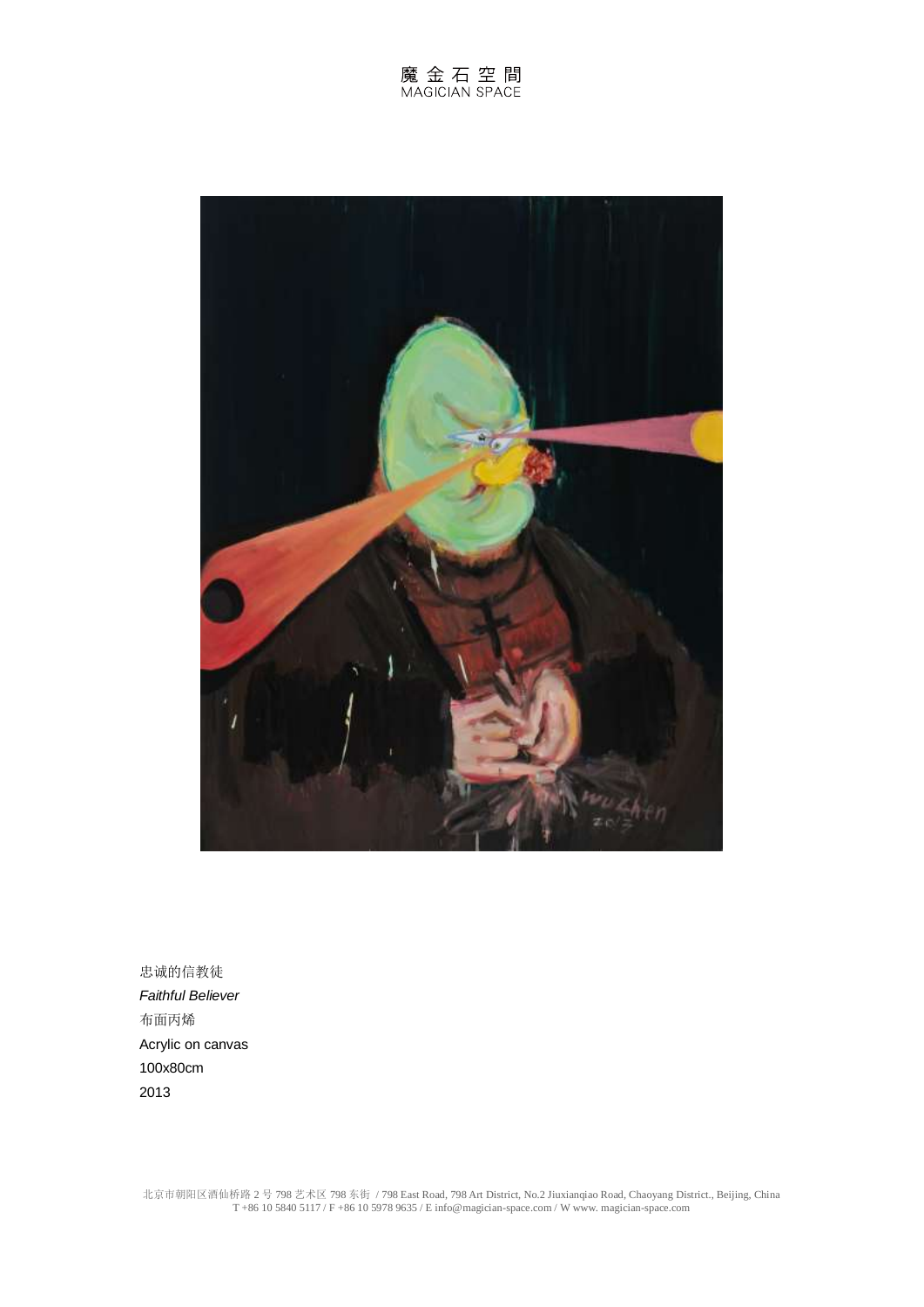魔金石空間<br>MAGICIAN SPACE



小圣母头像 *Little Head Portrait of Notre Dame* 布面丙烯 Acrylic on canvas 55x55cm 2013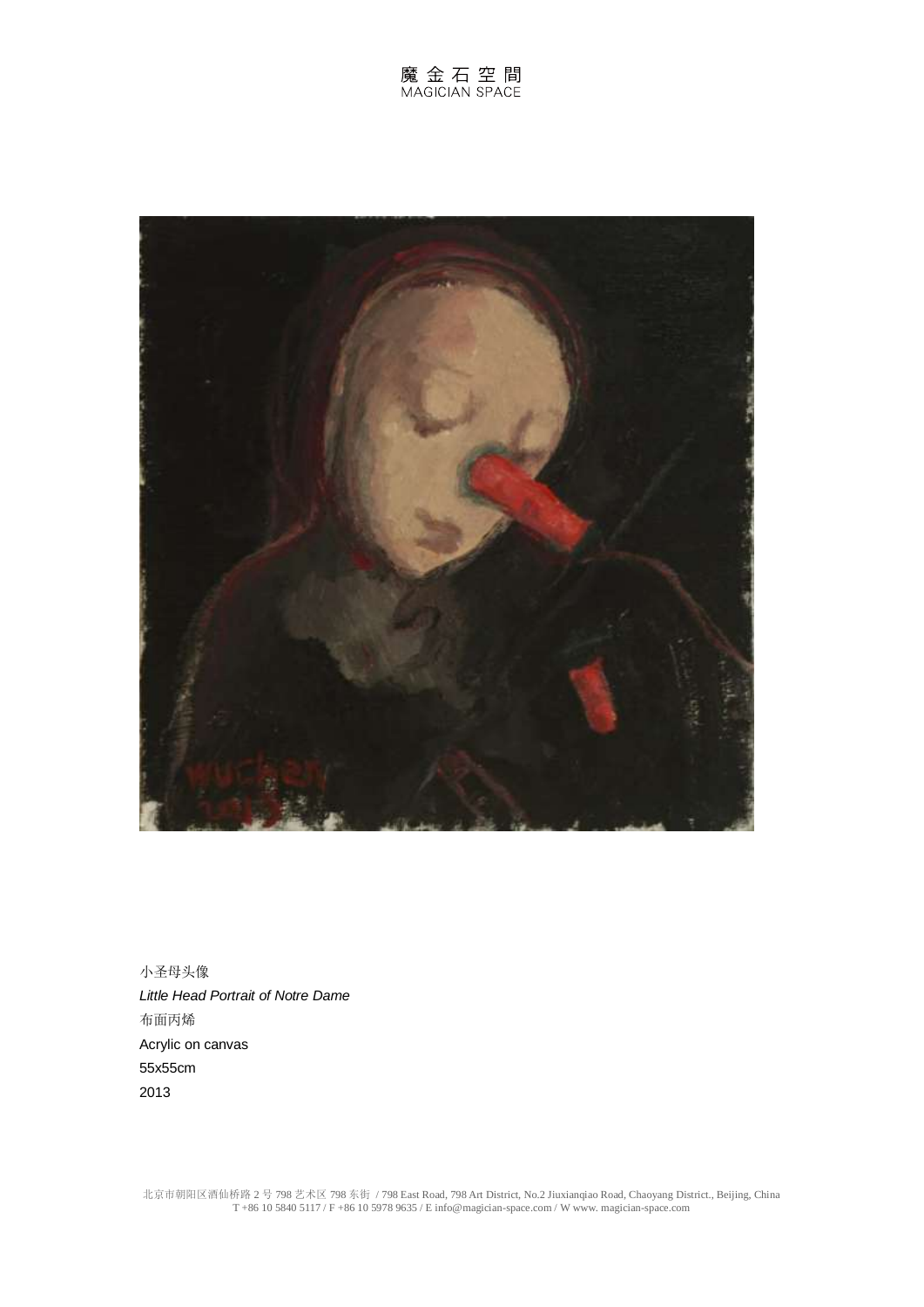魔金石空間<br>MAGICIAN SPACE



悍妇 *Xanthippe* 布面丙烯 Acrylic on canvas 100x80cm 2013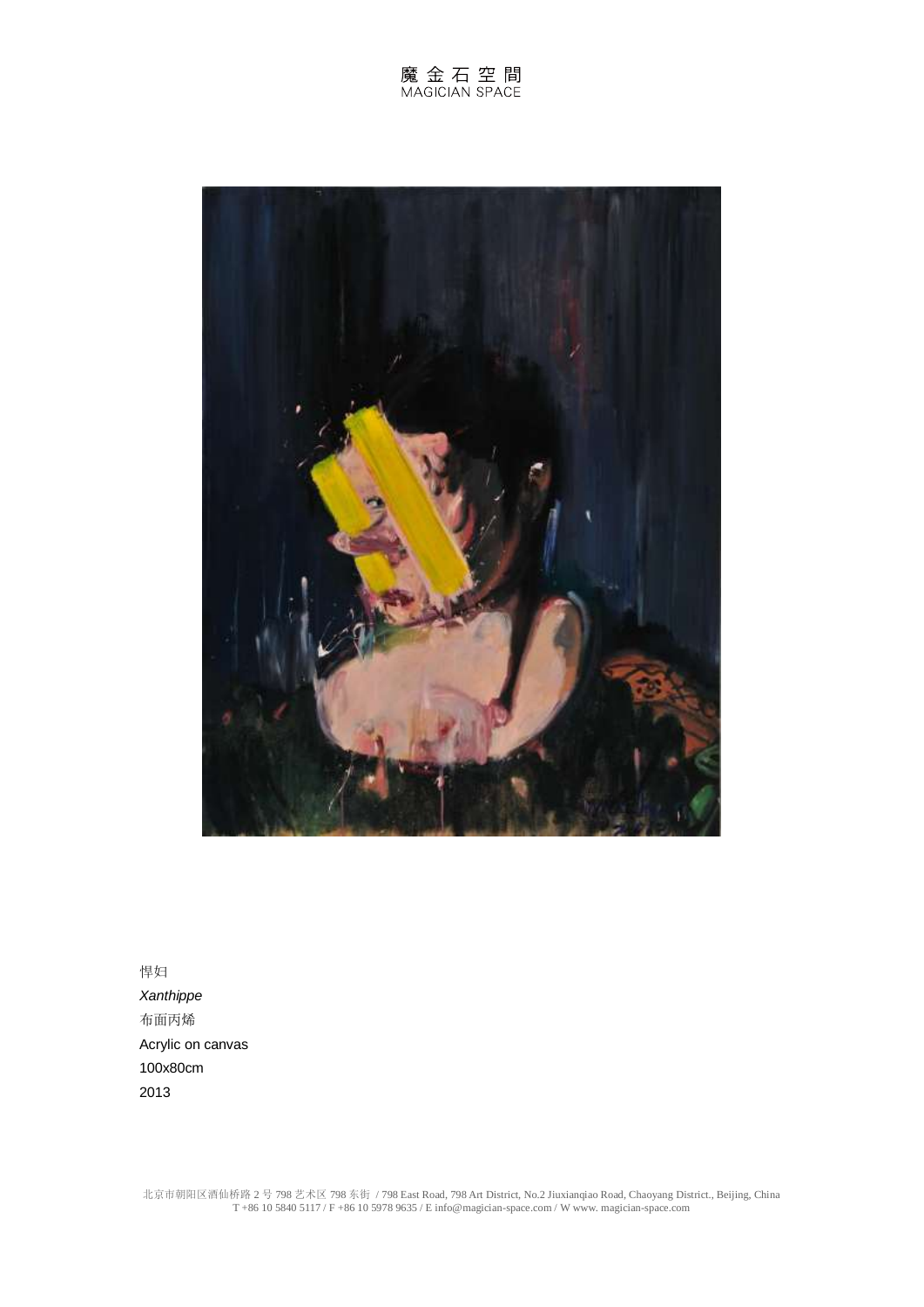魔金石空間<br>MAGICIAN SPACE



三个竖向排列的裸体和蓝色的屁股 *Three Vertically Arranged Nude and Blue Ass* 布面丙烯 Acrylic on canvas 140x100cm 2013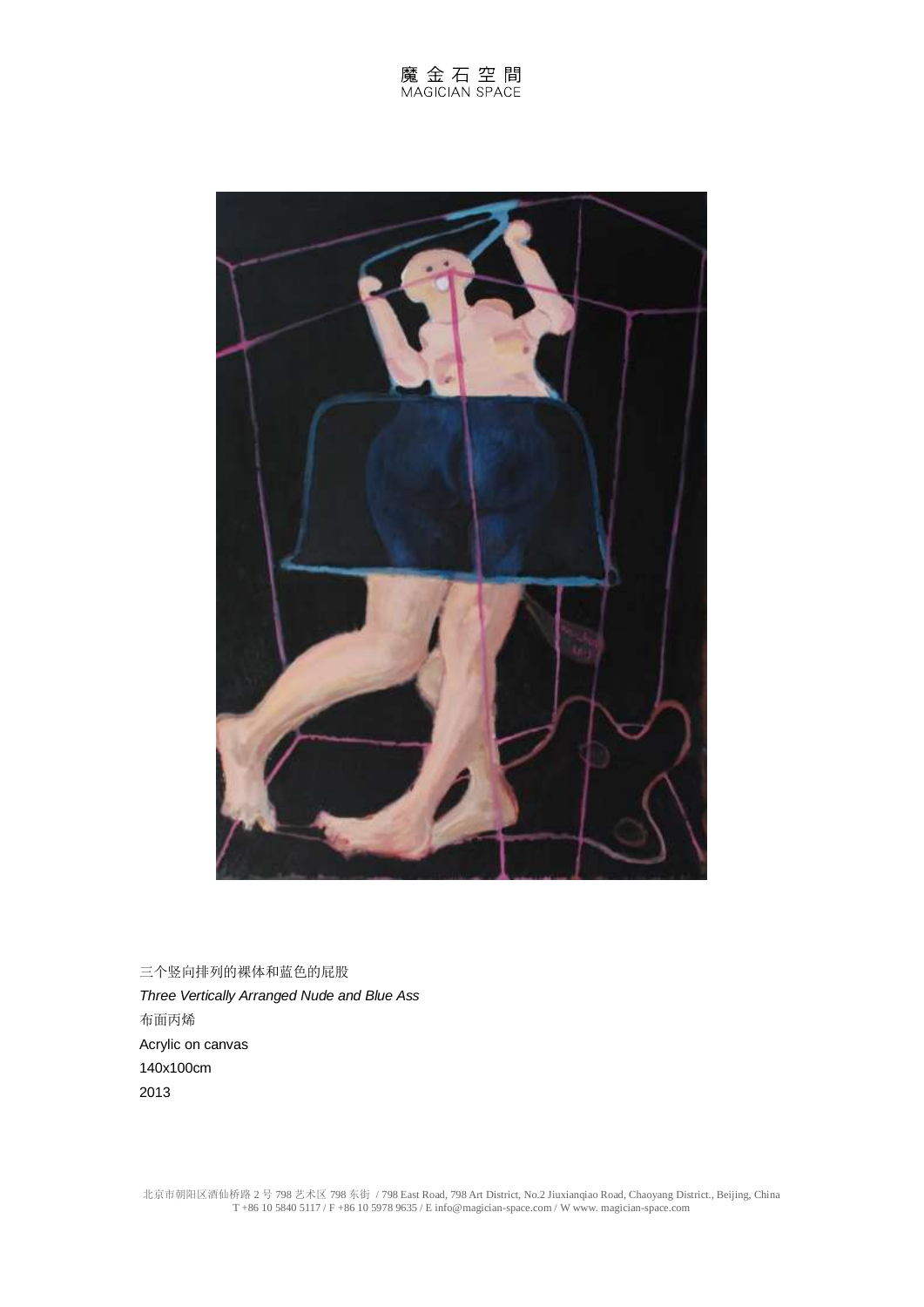魔金石空間<br>MAGICIAN SPACE



印象派,时尚与当代性(1376 号落选者) *Impressionism, Fashion and Contemporaneity (No.1376 Also-ran)* 布面丙烯 Acrylic on canvas 140x100cm 2013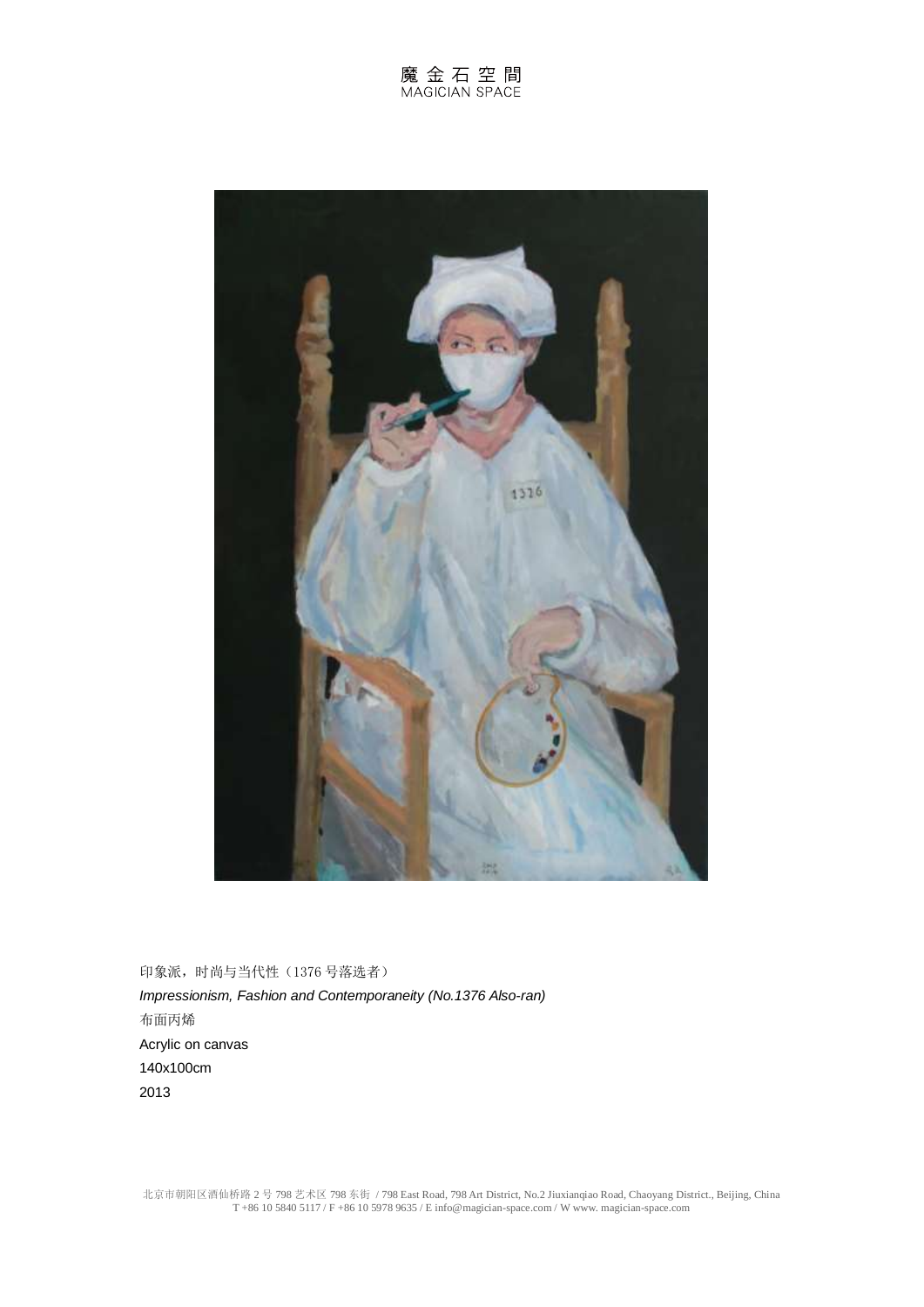## 武晨

1983 出生于河南郑州 2007 毕业于西南交通大学艺术系绘画专业 现工作生活于成都及北京

## 个展

2014 马蒂斯裙摆——武晨个展,魔金石空间,北京,中国

#### 群展

| 2013  | 第六届成都双年展, 成都国际会展中心, 成都, 中国     |
|-------|--------------------------------|
|       | 纸面之上,Hi 小店,北京,中国               |
| 2012  | 4分22秒,西南交通大学美术馆,成都,中国          |
| 2011  | 缓行, 玉兰堂画廊, 北京, 中国              |
|       | 旋转木马,北京时代美术馆,北京,中国             |
| 2010  | 首届新星星艺术节, 成都国际会展中心, 成都, 中国     |
|       | 第三届特尔纳当代艺术奖,罗马,意大利             |
|       | 犀浦镇上的理想主义, 西南交通大学美术馆, 成都, 中国   |
| 2009. | M50 创意新锐展, M50 创意园, 上海, 中国     |
|       | 第二届小洲艺术节——25°洲游记,广州独立影像周,广州,中国 |
|       | "青年中国"当代艺术展,LOFT224 画廊,法国      |
|       |                                |

- 2008 "囧——表达与姿态"第三届上海多伦青年美术展,上海多伦美术馆,上海,中国 "青年中国"当代艺术展,海德堡大学美术馆,海德堡,德国
- 2007 第三届成都双年展——新人特展,成都现代艺术馆,成都,中国